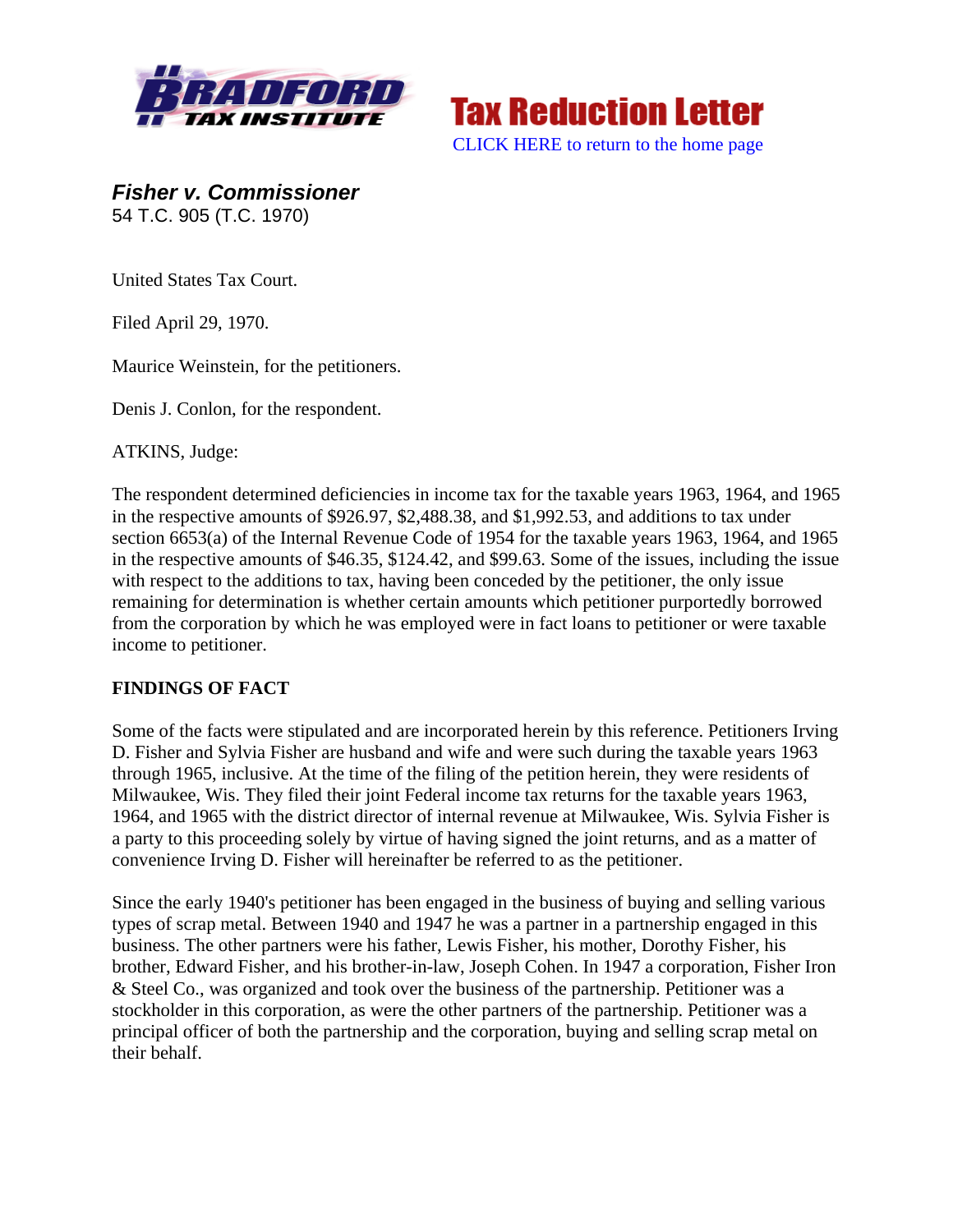During the years 1956 and 1957 petitioner, as a managing officer of Fisher Iron & Steel Co., received salaries of \$24,000 and \$27,000, respectively. Between 1952 and 1960, he also made substantial withdrawals from the corporation in addition to his salary.

For its fiscal year ended April 30, 1960, Fisher Iron & Steel Co. sustained a loss of \$15,304.96, which practically depleted its working capital. In view of its financial situation and past operations it was decided to cease operations, after which its only activity consisted of disposing of its merchandise, collecting accounts receivable, and paying liabilities. At about this time substantial Federal tax liabilities were assessed against Fisher Iron & Steel Co. It has continued to remain in existence but has ceased to carry on any active operations. Its balance sheet as of April 30, 1961, showed as its only assets accounts receivable from officers, a building on leased premises which had no value, and \$74.99 in cash. Its liabilities totaled \$11,019.44 which it has never been able to pay. Included among the accounts receivable from officers was an amount of \$24,248.12 due from petitioner. Fisher Iron & Steel Co. has never collected this amount from petitioner.

On July 29, 1960, Steel Trading, Inc. (hereinafter referred to as the corporation), was incorporated. It had an authorized capital stock of 5,000 shares of a par value of \$100 per share. On August 8, 1960, 300 shares were issued to Dorothy Fisher, petitioner's mother, for \$30,000. She paid for this stock by giving checks to the corporation for \$10,200 on August 5, 1960, and \$1,000 on August 11, 1960, and by transferring to it marketable securities valued at \$16,835.13 and U.S. series E savings bonds worth \$2,250, for a total payment of \$30,285.13. The balance of \$285.13 was carried by the corporation as a liability to Dorothy Fisher.

Dorothy Fisher continued to own the 300 shares until her death on August 9, 1961. Pursuant to the provisions of her will, these shares were transferred by her estate to Michael Fisher, petitioner's son, on October 1, 1963. Michael Fisher still owns these 300 shares. None of the other authorized shares was ever issued by the corporation and petitioner does not now own, and never has owned, any of its stock.

On August 2, 1960, the corporation purchased for \$10,240 the assets of Fisher Iron & Steel Co., consisting of machinery, equipment, automobiles, and merchandise. It carried on the same general business of buying and selling scrap steel as had been carried on by Fisher Iron & Steel Co., except that the products were not handled physically. Rather, the trading was conducted on a brokerage basis, the corporation dealing only with shipping documents.

For the fiscal years ended July 31, 1963 through 1968, the directors of the corporation have been petitioner, his wife, and his son, Michael Fisher. Petitioner has continuously been president of the corporation. For fiscal years 1963 through 1967 petitioner's wife has been its vice president, and Michael Fisher has been its secretary-treasurer. Petitioner was its general manager. He ran the business. He had expert knowledge of the scrap steel business and did the buying and selling of the scrap steel. Such success as the corporation had was due to his skill in buying and selling scrap steel. Petitioner's son, Michael, was away from home from 1961 to 1964 attending law school at Madison, Wis. Thereafter he was engaged in the practice of law.

According to the corporation's books, petitioner was paid salaries for the corporation's taxable years ended July 31, 1963, 1964, and 1965, in the respective amounts of \$10,400, \$12,000, and \$12,000. Michael Fisher was paid \$3,000 for each of the corporation's fiscal years ended July 31, 1964 and 1965. During those 3 fiscal years no other business salaries were paid.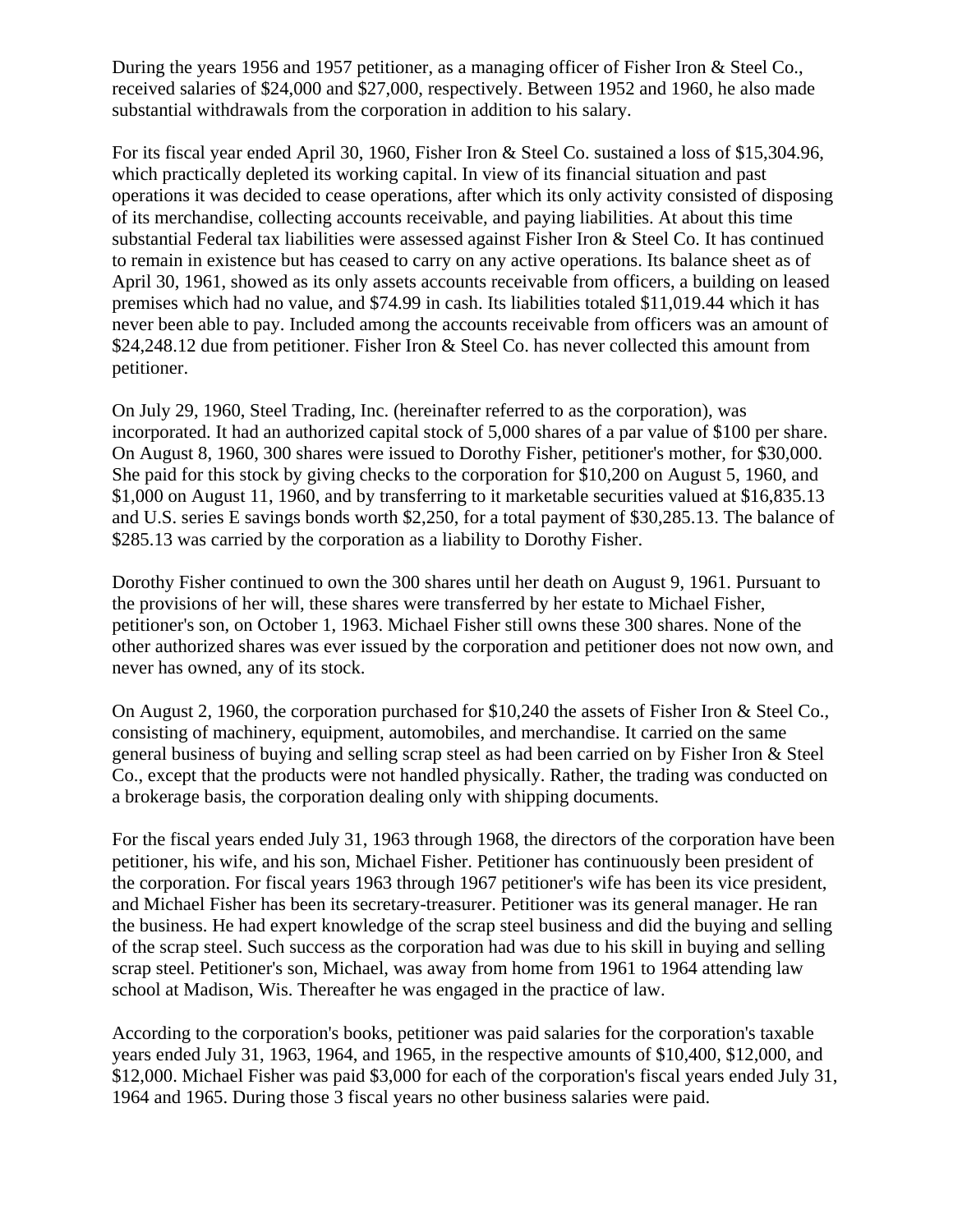For Federal income tax purposes, the corporation reported total sales of about \$215,000 and taxable income of \$3,292.83 for the fiscal year ended July 31, 1963, total sales of about \$365,000 and taxable income of \$13,004.19 for the fiscal year ended July 31, 1964, total sales of about \$244,000 and a net loss of \$1,465.09 for the fiscal year ended July 31, 1965, and total sales of about \$272,000 and taxable income of \$5,843.56 for the fiscal year ended July 31, 1966.

The petitioner had authority to draw checks on the corporation's bank account. In his taxable years 1963, 1964, and 1965, petitioner by checks drawn on such account made total withdrawals from the corporation in the respective amounts of \$2,831.42, \$8,352.08, and \$7,230.47, in addition to his stated salary. The withdrawals were generally in relatively small amounts that were used for petitioner's personal living expenses consisting of payment of pharmacy bills, hotel bills, rent, and other expenses. For example, among the withdrawals in 1964 was an amount of \$1,650 which was used to pay the rent for an apartment in which petitioner resided. The petitioner's son, Michael, knew that petitioner was making withdrawals in excess of his stated salary.

These withdrawals were treated on the corporation's books as accounts receivable due from petitioner. On July 31, 1964, petitioner executed an unsecured demand note to the corporation for \$9,000, bearing interest of 4 percent per year, and on July 31, 1965, he executed a similar note for \$4,500, these amounts thereafter being carried as notes receivable instead of accounts receivable. The corporation continued to carry the excess of the withdrawals over the amount of these notes as accounts receivable. The withdrawals were never deducted by the corporation as expenses. It continued to treat the notes and accounts receivable as assets.

At the time these withdrawals were made Michael Fisher was generally aware of petitioner's financial condition. He knew that the only source of petitioner's income was his salary from the corporation. He also knew of some of his debts, including his outstanding obligations to Fisher Iron & Steel Co. He was also aware of the fact that in 1962 there had been a mortgage foreclosure on petitioner's residence.

On August 17, 1960, notices of Federal tax liens against petitioner were filed in the U.S. District Court, Eastern District of Wisconsin, in amounts totaling \$76,340.19 for the taxable years 1946 through 1950, inclusive, and 1952. In connection with these outstanding tax liabilities the petitioner, on February 12, 1962, submitted to the district director an offer in compromise. On February 12, 1964, he submitted an amended offer, which included such liability and an additional tax liability of about \$1,000 for the taxable years 1958 and 1959. Attached to these were statements showing petitioner's financial condition. The only assets listed are petitioner's furniture values at \$2,000 and cash varying from \$50 to \$200. Petitioner's only listed source of income was his salary from the corporation. The financial statements show that as of July 31, 1960, petitioner was indebted to Fisher Iron & Steel Co. in the amount of \$26,998.12 and that that liability remained unpaid. These statements indicate that the first mortgage on petitioner's residence was foreclosed in 1962 and that he was not able to redeem it.

With the offer in compromise in 1962 and the amended offer in 1964, there were proposed collateral agreements under which a percentage of petitioner's income would be applied in payment of his total outstanding tax liability.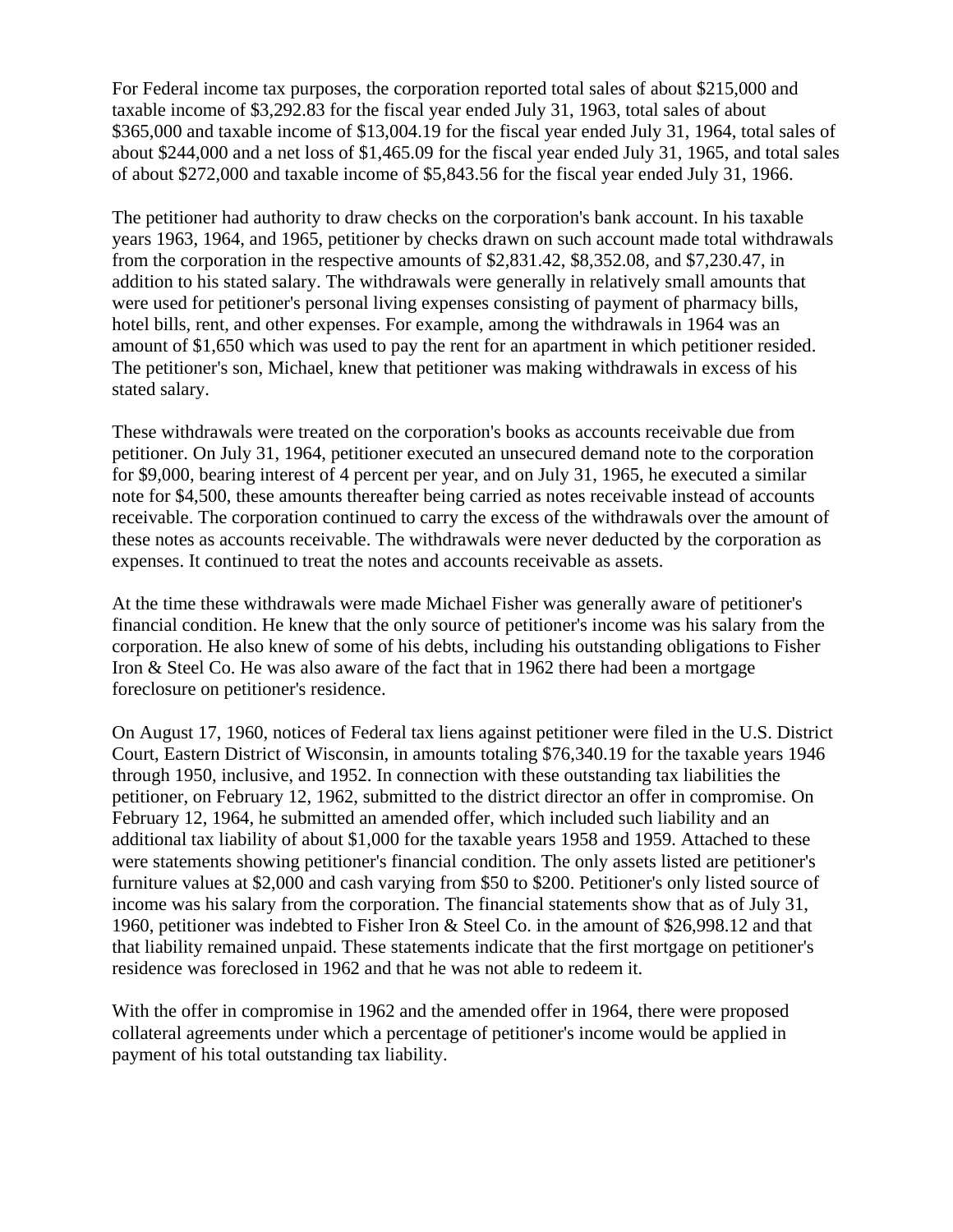On November 29, 1965, the district director accepted petitioner's offer in compromise of \$10,000 payable as follows: "\$2,000 payable within 30 days from the date of this letter, the balance of \$8,000 payable in quarterly installments of \$400 commencing with March 15, 1966 and thereafter on the 15th day of every third succeeding month until paid in full."

A collateral agreement was also executed which provided that in addition to the payment of the \$10,000 the petitioner, from his annual income during the period 1966 to 1975, would pay on his total tax liability 20 percent of his income exceeding \$6,000 but less than \$8,000, 30 percent exceeding \$8,000 but less than \$10,000, and 50 percent of his annual income in excess of \$10,000.

On March 17, 1958, petitioner was convicted in the U.S. District Court for the Eastern District of Wisconsin, upon his plea of nolo contendere, of the offense of "attempting to evade and defeat Income Tax due and owing to the United States, by filing with the Collector of Internal Revenue a false and fraudulent income tax return, etc. in violation of Section 145(b), Int. Rev. Code; 26 U.S.C., Section 145(b)" for the taxable year 1950.

In their joint income tax returns for the taxable years 1963, 1964, and 1965 the petitioner reported as his only income the amounts of \$10,400, \$12,000, and \$12,000, respectively, received as salary from the corporation.

In the notice of deficiency the respondent recomputed petitioner's taxable income for the taxable years 1963, 1964, and 1965 by including therein, as salary income from the corporation, the withdrawals in the respective amounts of \$2,831.42, \$8,352.08, and \$7,230.47.

There was no bona fide intention on the part of either the petitioner or the corporation that the amounts withdrawn by the petitioner from the corporation in excess of his stated salary in the taxable years 1963, 1964, and 1965 should be repaid and therefore the withdrawals did not give rise to a bona fide debtor-creditor relationship. The amounts withdrawn constituted taxable compensation to the petitioner.

## **OPINION**

The issue presented is whether amounts totaling \$18,413.97 withdrawn by petitioner from the corporation in excess of his stated compensation in 1963, 1964, and 1965 constituted amounts borrowed from the corporation as contended by petitioner or whether they constituted additional compensation to petitioner as determined by the respondent. On brief the respondent contends that there was no bona fide debtor-creditor relationship between petitioner and the corporation and that these withdrawals, irrespective of any formal obligation to repay, are income to the petitioner within the meaning of section  $61(a)$  of the Internal Revenue Code of 1954.

Whether a bona fide debtor-creditor relationship exists is a question of fact to be determined upon a consideration of all the pertinent facts in the case. See Jack Haber, 52 T.C. 255, affd. (C.A. 5) 422 F. 2d 198 (1970). An essential element is whether there exists a good-faith intent on the part of the recipient of the funds to make repayment and a good-faith intent on the part of the person advancing the funds to enforce repayment. See Chism's Estate v. Commissioner, (C.A. 9) 322 F. 2d. 956, affirming a Memorandum Opinion of this Court, and C. M. Gooch Lumber Sales Co., 49 T.C. 649.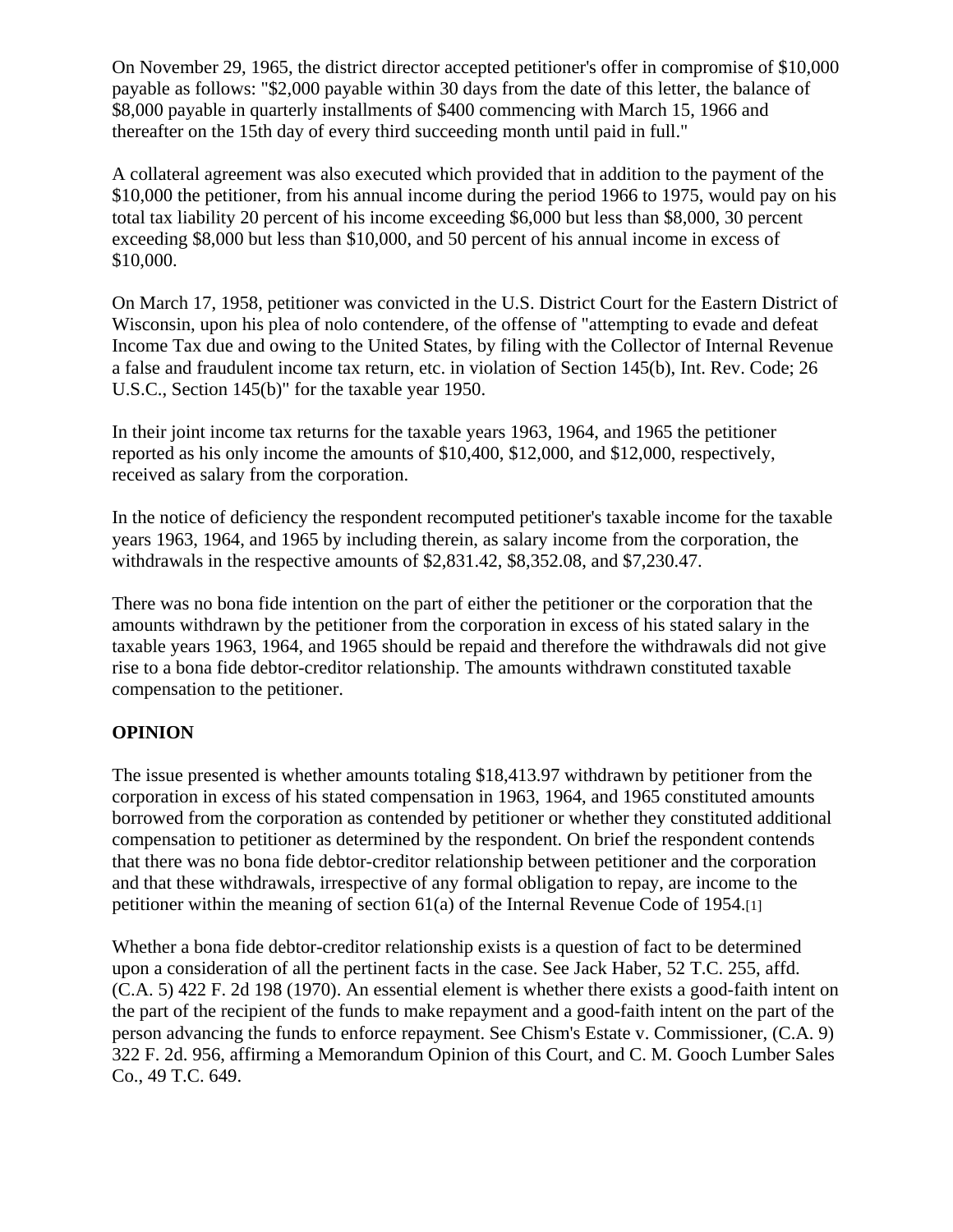Here the amounts which the petitioner withdrew from the corporation were recorded in the corporation's books as accounts receivable and thereafter \$13,500 of the withdrawals was made the subject of two unsecured demand notes providing for interest at 4 percent. At the trial the petitioner testified that his son Michael, who owned all the stock of the corporation, knew of the withdrawals and that both he and his son expected the amounts to be repaid when he was able to make repayment. Michael testified that he knew of these withdrawals and that he expected the petitioner would repay these amounts, and that there was no understanding between them that the amounts would not have to be repaid.

The judicial ascertainment of someone's subjective intent or purpose motivating actions on his part is frequently difficult, and his true intention is to be determined not only from the direct testimony as to intent but from a consideration of all the evidence. Army Times Sales Co., 35 T.C. 688, and American Properties, Inc., 28 T.C. 1100, affd. (C.A. 9) 262 F. 2d 150. In determining such question an essential consideration is whether under all the particular facts and circumstances there was a reasonable expectation of repayment in light of the economic realities of the situation. C. M. Gooch Lumber Sales Co., supra. In American Properties, Inc., supra, we stated:

The statement of an interested party of his intention and purpose is not necessarily conclusive. Helvering v. National Grocery Co., 304 U.S. 282, affirming 35 B.T.A. 163. In R. L. Blaffer & Co., 37 B.T.A. 851 affd. (C.A. 5) 103 F. 2d 487, certiorari denied 308 U.S. 576, we stated that one's categorical statement may be of less weight than the facts and circumstances which affect it and that "[t]o be skeptical of the weight to be accorded an interested witness' statement in view of other evidence is not the same as wholly to reject the statement as if it were dishonest." \* \* \*

Upon a consideration of the whole record, it is our conclusion that the withdrawals here in question did not give rise to a bona fide debtor-creditor relationship. At the time of the withdrawals the petitioner was in fact, if not in law, insolvent. Federal tax liens totaling \$76,340.19 were outstanding against him during the years 1963, 1964, and 1965. Since 1960 the petitioner had also been indebted to Fisher Iron & Steel Co. in the amount of \$26,998.12. This obligation has never been discharged. Prior to the withdrawals the mortgage on petitioner's home had been foreclosed and he had been unable to redeem it. The petitioner's assets consisted of only his furniture valued at \$2,000 and an insubstantial amount of cash. His only source of income was the salary that he received from the corporation. The petitioners son Michael was aware of the petitioner's financial condition. The petitioner testified in effect that he expected to expand the corporation's operations and increase its earnings and thereby enable it to pay him a larger salary out of which he could repay his indebtedness, including the withdrawals in question. However, even if he had been able to obtain an increase in his stated salary, we fail to see how he could have expected to repay his indebtedness, including the withdrawals, from any such increase. In 1962 the petitioner had commenced negotiations with the Internal Revenue Service looking toward a compromise of his large tax liability and was aware that as a condition to a compromise it would be necessary to enter into a collateral agreement requiring that a substantial portion of his future income be applied in payment of the total tax liability over and above any amount agreed upon in compromise. As shown by the facts, the petitioner in 1965 did enter into a compromise agreement and a collateral agreement which provided for such application over a period of 10 years to the extent of 20 percent of income between \$6,000 and \$8,000, 30 percent of income between \$8,000 and \$10,000, and 50 percent of all income in excess of \$10,000. We think the conclusion is inescapable that there was no reasonable expectation, at the time the amounts in question were withdrawn from the corporation, that they